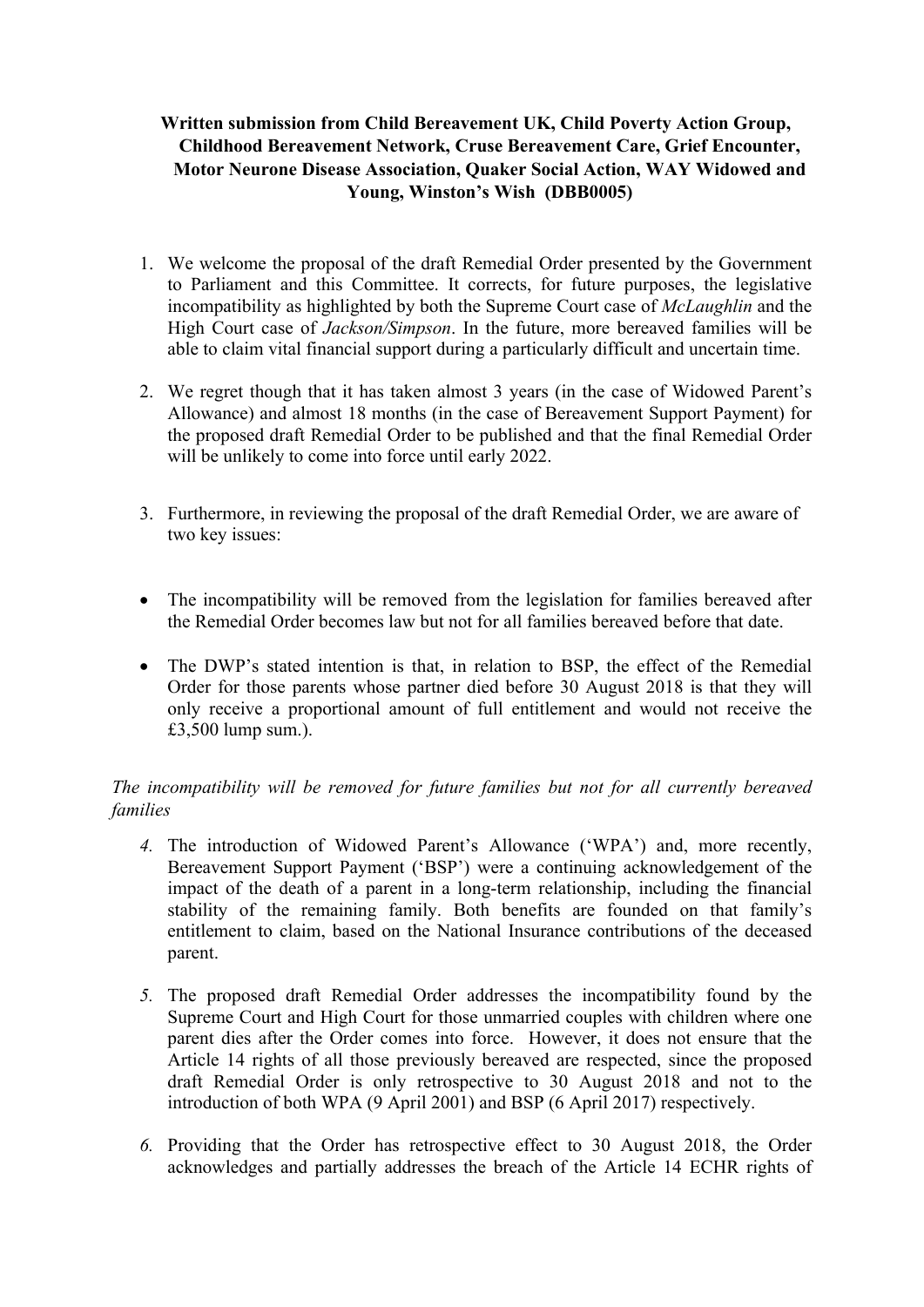cohabiting partners and their children bereaved before the Order comes into force. However, we do not consider that it goes far enough and the amendments should be made fully retrospective to the dates that WPA and BSP were introduced.

- *7.* Alternatively, we consider that, at the very least, the amendments should have retrospective effect to the date of the judgment of the High Court of Northern Ireland in respect of *McLaughlin,* as this was the date that the Government was first made fully aware of the incompatibility. (A question over the use of the Supreme Court rather than the earlier High Court date has already been raised by the Upper Tribunal in an interim decision on a separate appeal).<sup>1</sup> Families otherwise entitled to WPA should not lose out any further financially solely because the High Court judgment was appealed nor should families who would otherwise be entitled to BSP lose out because the Government chose to proceed with the introduction of BSP with a 'marriage/civil partnership' requirement, despite ongoing litigation concerning the human rights compatibility of such a requirement.
- *8.* The date of the High Court of Northern Ireland judgment was 9 February 2016. Retrospectivity to that date would mean, in practice, that the amendments to the s39A Social Security Contributions and Benefits Act 1992 were retrospective to that date while the amendments to s30 Pensions Act 2014 and the Bereavement Support Regulations 2017 were retrospective to the date that legislation originally came into force i.e. 6 April 2017.
- *9.* The case of Siobhan McLaughlin illustrates the impact of an earlier retrospective date. If the amendments were made retrospective to the introduction of WPA, she would receive the full amount of WPA from January 2014, the month she became entitled to the benefit. If the amendments were made retrospective to 9 February 2016, any compensation received would be reduced by 2 years' worth of payments. However, with any amendments only retrospective to 30 August 2018. Ms McLaughlin would receive compensation reduced by 4.5 years' worth of payments.

## *DWP's stated intention is that those families entitled to BSP as a result of the amendments, but where the death occurred before 30 August 2018, will only be entitled to a pro-rated amount.*

- 10. As set out above, we consider that the final Remedial Order should have retrospective effect to an earlier date than the Supreme Court judgment in *McLaughlin.* If, despite the compelling reasons for greater retrospectivity, the date remains 30 August 2018, we have concerns about DWP's stated intention (as communicated in direct correspondence with us) that for those bereaved between 6 April 2017 and 30 August 2018, they will only receive a pro-rated amount of BSP and would not receive the £3,500 lump sum award.
- 11. We do not read the proposed draft Remedial Order as achieving this aim. Article 4 of the proposed draft Remedial Order amends s30 Pensions Act to include reference to 'cohabiting partner', with those amendments taking effect from 30 August 2018 i.e. a

<sup>1</sup> JG -v- Secretary of State for Work and Pensions (BB) [2021] UKUT 194 (AAC) at para 12. Available at https://assets.publishing.service.gov.uk/media/6123b664e90e07053d90ded4/CG\_1616\_2019\_interim.pdf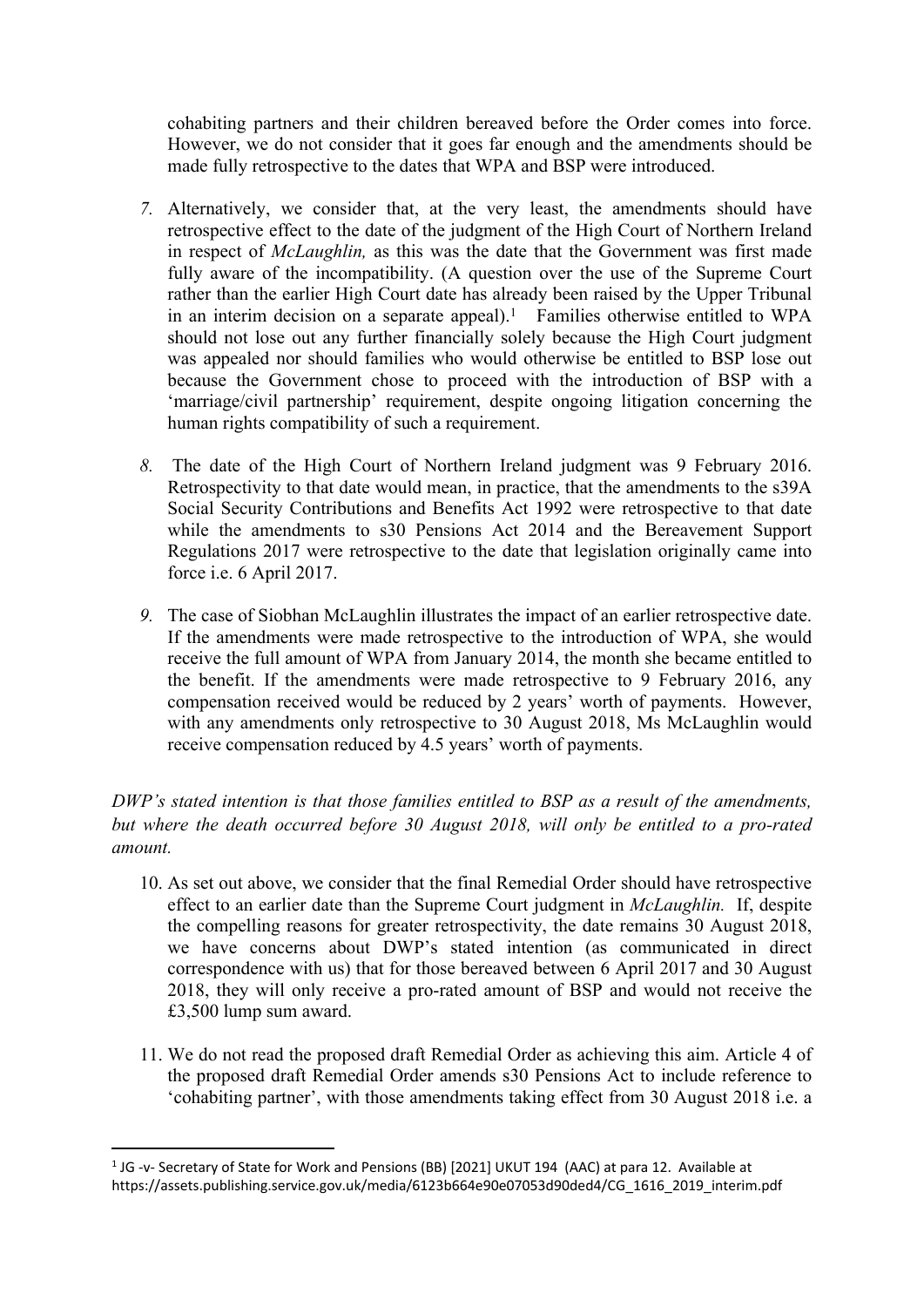person is entitled to higher rate BSP from 30 August 2018 if their cohabiting partner dies (including deaths before that date).

- 12. Article 6 in turn amends the Bereavement Support Regulations, inserting new subparagraphs (4)-(6) into regulation 2 concerning the period for which BSP is payable. These amendments provide that, where a person becomes entitled to BSP as a result of the Order, on or after 30 August 2018 but before the date the Order comes into force then, provided that a person makes a claim for BSP within 12 months of the Order coming into force, they are entitled to BSP for an 18-month period.
- 13. We therefore read the proposed draft as providing that, if a person meets the entitlement conditions to BSP (as amended) in s30 Pensions Act on or after 30 August 2018 but before the Remedial Order comes into force, they will be entitled to the full 18 months' payment, irrespective of when their partner died, provided that they claim within 12 months of the Order coming into force. We would wish for this approach to be maintained in any final draft, as it ensures that all those whose partner died on or after 6 April 2017 but before 30 August 2018 will in fact get the full amount of BSP, provided that they put in a claim within the requisite timeframe.
- 14. We recognise that this approach in relation to BSP is somewhat different to that for WPA. In respect of both benefits, it means that it does not matter when the death occurred as long as the conditions for entitlement are met on 30 August 2018. However, for WPA, a claimant will only be entitled to payments from 30 August 2018 onwards, while for BSP they will get the full 18 months of payments including the lump sum. We consider that this difference in approach is justifiable given that BSP is paid at a lower rate and is for a considerably shorter period of time.
- 15. We would resist any amendments to the proposed draft to achieve DWP's stated aim, as this would mean that the amount of BSP that somebody whose partner died before the Order comes into force is entitled to depends on whether or not their partner died before 30 August 2018. Therefore, in relation to Mr Jackson and Mr Simpson (who were both claimants in the *Jackson* litigation), the Jackson family would get the full amount of BSP, as Mr Jackson's partner died on 7 October 2018, whereas the Simpson family would lose out on 5 months of payments i.e. £1,750 (and would not receive the £3,500 lump sum) as Mr Simpson's partner died on 7 March 2018.
- 16. Finally, we highlight the potential tax and related benefit implications for bereaved families receiving these payments, either as a lump sum or as a continuing payment and would strongly recommend that the Joint Committee considers the evidence submitted by the Low Incomes Tax Reform Group of the Chartered Institute of Taxation.
- 17. This submission has been prepared by the Childhood Bereavement Network on behalf of the following organisations and supporters.

Yours sincerely,

Ann Chalmers, Chief Executive, Child Bereavement UK